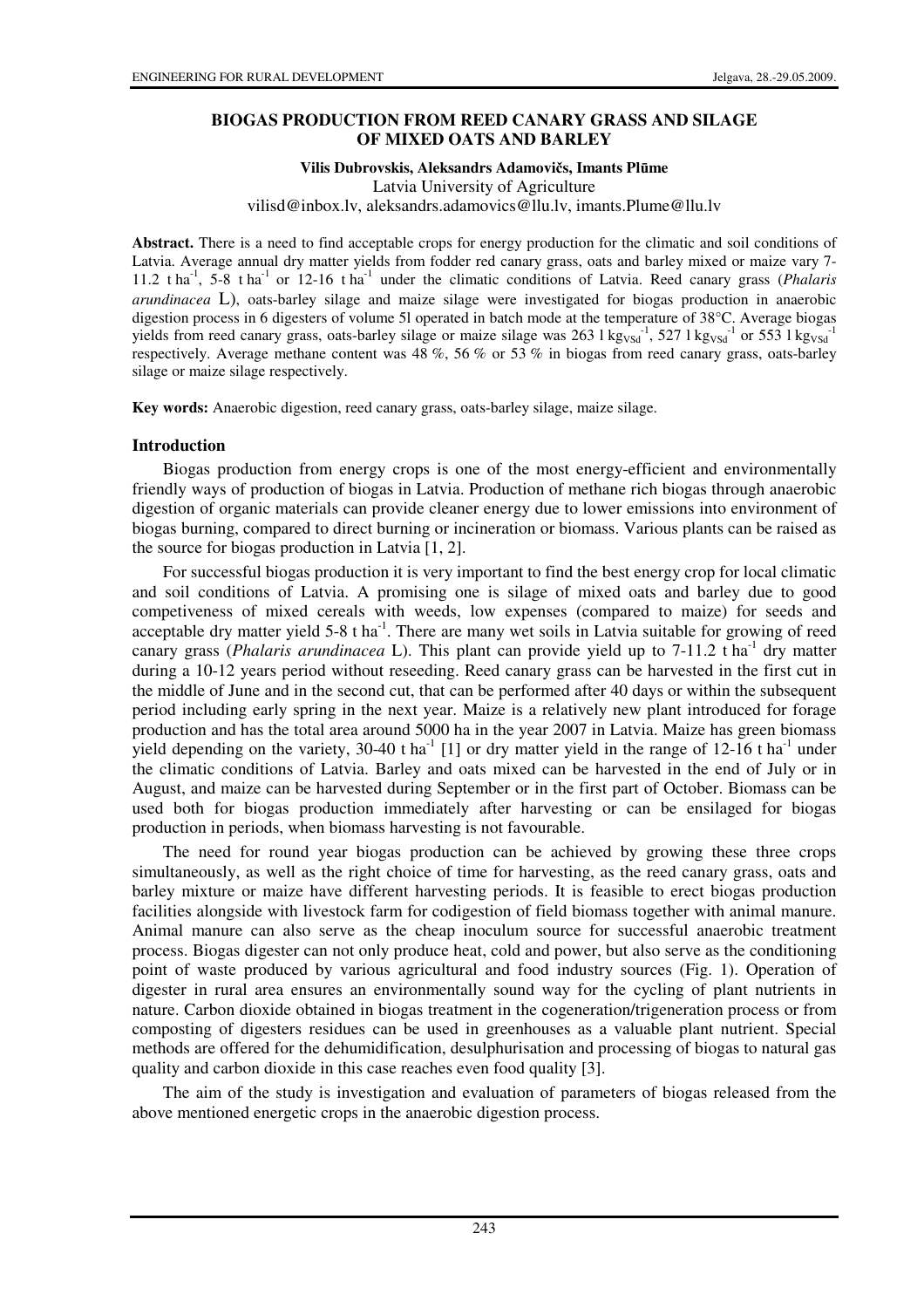

#### **Materials and methods**

Barley and oats mixed was harvested in July, and maize was harvested in September as green biomass. Usual agricultural technologies were applied for making of oats-barley silage and maize silage. Red canary grass was harvested in the middle of June and used in experiments as fresh green biomass. Each representative sample of oats-barley silage or reed canary grass was composed by sampling from different parts of the whole harvested biomass. The plant biomass was chopped and mixed with water before filling in digesters. The biogas yield was investigated using original laboratory equipment B4 consisting of 6 digesters operated in batchwise mode. Each digester was of volume of 5l and equipped with heating devices for automated regulation of temperature of 38±1.0 ˚C inside the digesters. Digesters were equipped with pH, temperature and gas volume sensors and a system for automated registering of data in computer. Red canary grass mixtures with water and inoculum (fermented cow manure) were used for anaerobic fermentation in digesters D1 – D2. The substrates used for anaerobic fermentation in digesters D3 – D4 were oats-barley silage with inoculum at different proportions (Table 1.). Biomass was chopped and mixed with water before.

Maize silage was mixed with inoculum (fermented cow manure) and filled in digesters D5 and D6. Substrates were analysed for organic matter, volatile solids and moisture content before filling in and after extracting out of digesters. Ambient temperature, temperatures inside of the digesters, pH values of substrates and biogas volumes were registered in computer continuously and also fixed manually in a notebook every day. Digestion process was continued for an excessively long time to ensure that all extractable biogas is harvested. Accuracy of measurement was  $\pm 0.2$  g for substrate weight,  $\pm 0.02$  for pH value,  $\pm 0.00251$  for gas volume and  $\pm 0.1$ °C for temperature measurements.

The accuracy of moisture balance MOC-120H for moisture and dry matter measurements was ±0.001 g, and the accuracy of industrial equipment GA2000 for measurements of methane content in biogas was ±0.01 %. Volatile solids were measured keeping of samples in a laboratory furnace (type L3/11/B170) at the constant temperature of 550 $\pm$ 5 °C during the period of 0.5 hours.

#### **Results and discussion**

Parameters on substrates composition at the beginning and results of anaerobic fermentation process within all digesters are shown in Table. Organic solids in substrates varie from 6 % to 8.3 %, that corresponds to the traditional wet anaerobic fermentation process.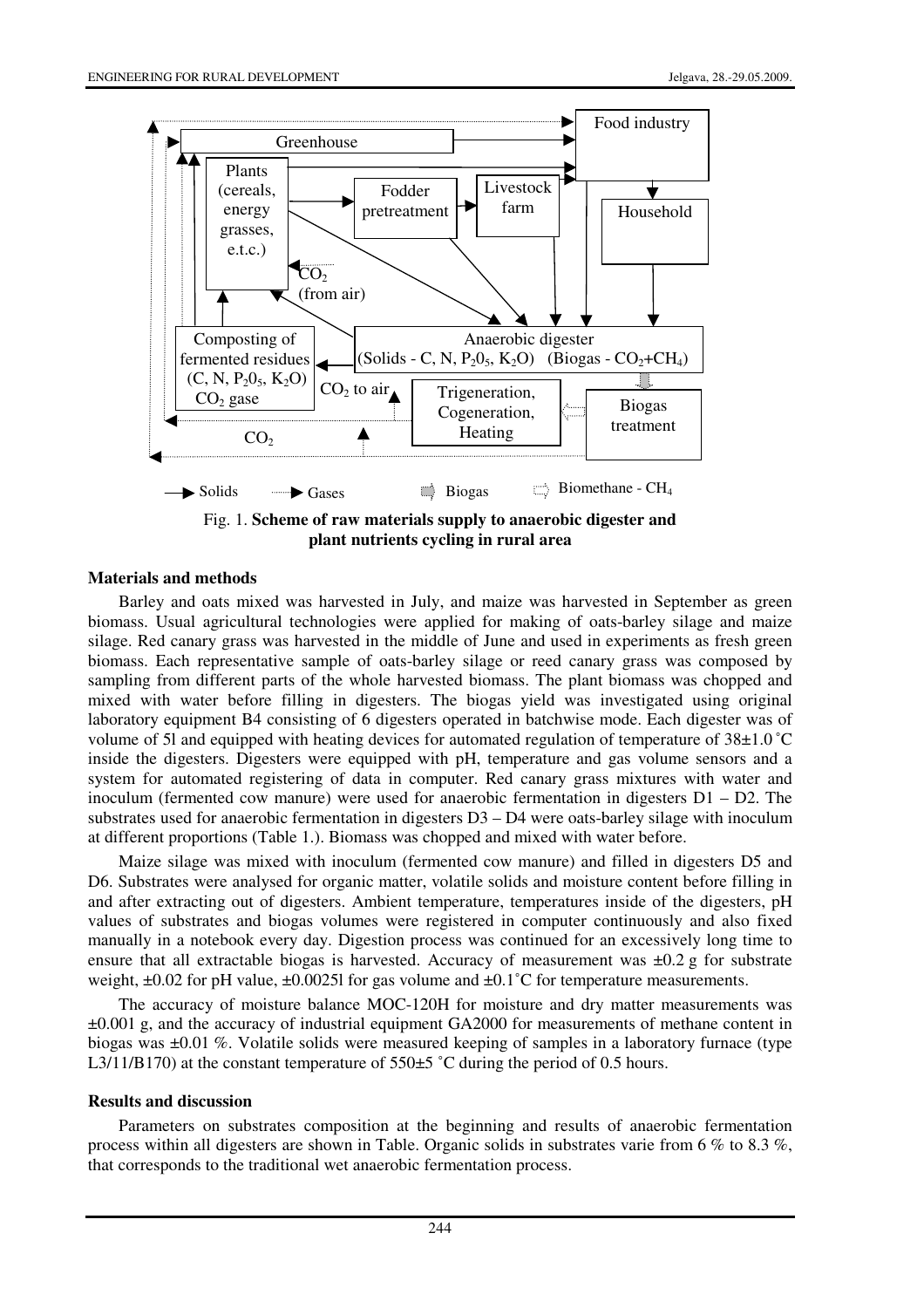Table 1

| <b>Parameter</b>              | Unit                                       | D1                 | $\mathbf{D2}$      | D <sub>3</sub> | D <sub>4</sub> | D <sub>5</sub> | D <sub>6</sub> |
|-------------------------------|--------------------------------------------|--------------------|--------------------|----------------|----------------|----------------|----------------|
| Substrate                     | $\%$                                       | $25$ in,           | $25$ in,           | 20in           | $20$ in        | $10$ in        | $10$ in        |
| composition                   |                                            | $75 \text{ reg+w}$ | $75 \text{ reg+w}$ | $80$ obs+w     | $80$ obs+w     | $90$ ms+w      | $90$ ms+w      |
| Total substrate<br>weight     | kg                                         | 3.985              | 3.992              | 4.230          | 4.225          | 4.120          | 4.142          |
| Total solids                  | $\%$                                       | 9.8                | 10.0               | 7.3            | 7.3            | 7.1            | 7.2            |
| Organic solids                | $\%$                                       | 8.3                | 8.3                | 6.1            | 6.1            | 6.0            | 6.1            |
| Biogas yield                  | $1 \text{kg}$ <sub>VSd</sub> <sup>-1</sup> | 260.2              | 266.1              | 520.4          | 534.3          | 542.3          | 564.3          |
| Average<br>methane<br>content | $\%$                                       | 47                 | 48                 | 55             | 56             | 54             | 53             |
| Methane yield                 | $1 \text{kg}$ <sub>VSd</sub> <sup>-1</sup> | 123.3              | 128.3              | 288.3          | 299.2          | 293.4          | 296.8          |
| Conversion rate               | $\%$                                       | 49.3               | 49.6               | 65.2           | 65.6           | 66.3           | 66.4           |

**Parameters of substrates and results of anaerobic fermentation in all digesters** 

Abreviations: in – inoculum (fermented cow's manure); rcg – reed canary grass; obs – oats-barley silage; ms – maize silage; w – water; VSd – volatile solids destroyed.

Average biogas and methane volumes released from each plant in the anaerobic digestion process are showed in Fig. 2.



Fig. 2. **Average biogas and methane yields obtained from different agricultural biomass** 

Lowest average yields of biogas 185  $1 \text{kg}_{\text{VSd}}$ <sup>-1</sup> and methane 83  $1 \text{kg}_{\text{VSd}}$ <sup>-1</sup> were obtained from reed canary grass (D1-D2), that can be explained by specific features of the cell membranes of reed canary grass containing more lignine and cellulose and less easely degradable carbohydrates compared to whole-crop cereals or maize. Methane output from the reed canary grass was only 43 % of methane yield obtained from oats-barley or maize silage. The average content of methane was within the range 48-56 % in biogas from all investigated biomass (Fig. 3), therefore biogas is usable both for heat production and power generation after treatment, aimed to increase the methane content in biogas. Conversion rate shows, that almost half of reed canary grass and around two thirds of oats-barley silage or maize silage organic matter was destroed in the anaerobic digestion process. Residue after the anaerobic digestion process (digestate) retains almost all plant nutrients (nitrogen, phosphorus, potassium, e.t.c) apart from the carbon, oxygen and hydrogen, escaped in biogas.

Thereof, residues should be incorporated in field for soil enriching and lowering of the needs for commercial fertilisers input. Average prices, used for calculation of plant nutrients value in commercial fertilisers within EU in 2007, were EUR 0.43, 0.54 and 0.36 EUR for 1kg of nitrogen (N), phosphoric pentoxide (P2O5) and potassic dioxide  $(K_2 0)$  respectively. Usage of digestate for soil fertilisation not only saves financial resources for farmers, but also reduces the energy necessary for excavation (production), transportation and distribution of commercial fertilisers. Maximal distance for transportation of digestate depending on organic fertilizer moisture is limited to 5-20 km.